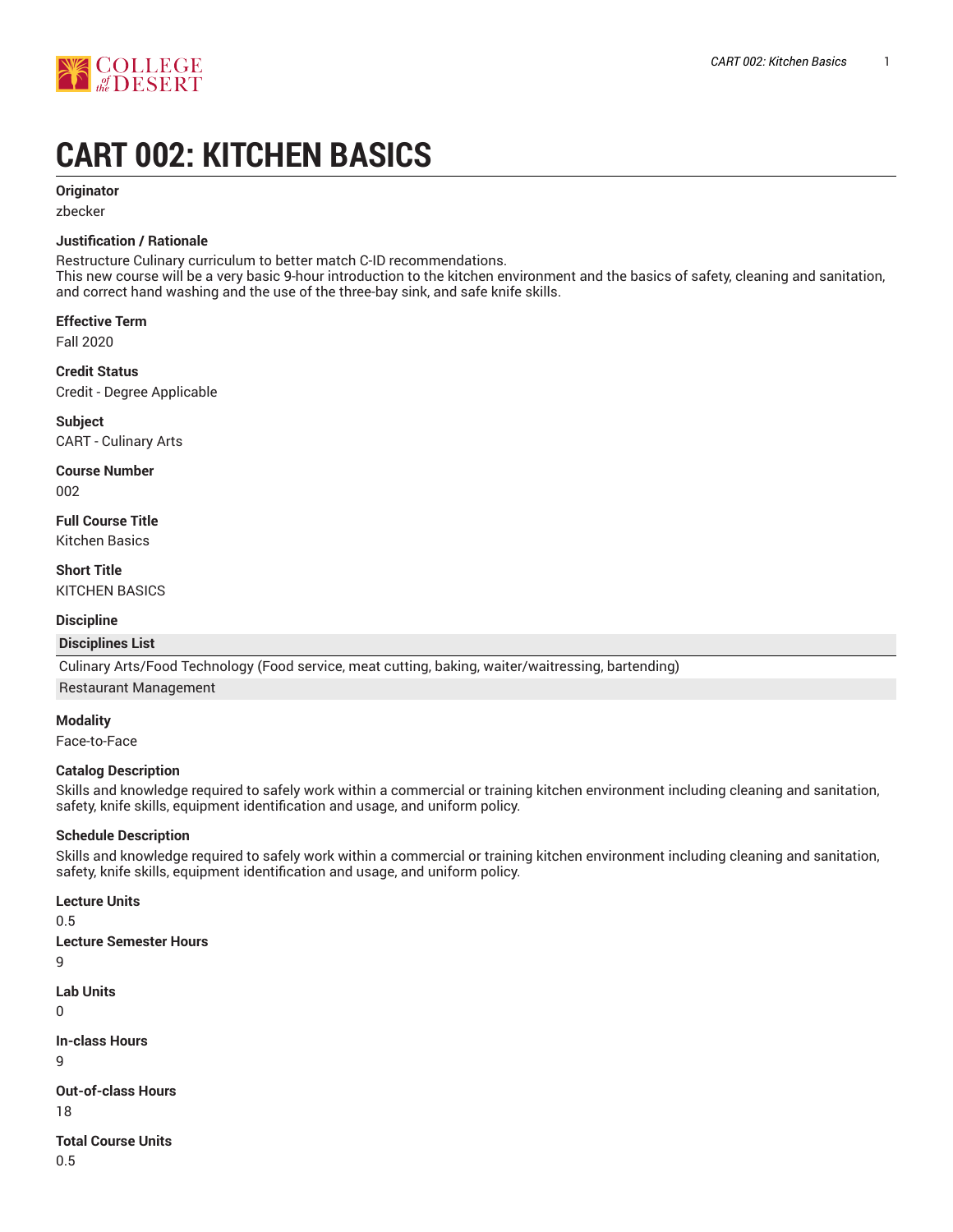

#### **Total Semester Hours**

27

# **Required Text and Other Instructional Materials**

**Resource Type** Book

**Author**

National Restaurant Association

**Title**

Servsafe Coursebook

#### **Edition**

7th

## **Publisher**

National Restaurant Association Educational Foundation (NRAEF)

**Year**

2017

**College Level** Yes

**ISBN #** 978-1-58280-332-6

# **Class Size Maximum**

35

#### **Course Content**

- Sanitation Standards
- Sanitary Facilities and Equipment
- • Floors including appropriate mopping techniques and procedures
	- Counter and equipment cleaning and sanitation
	- Waste management
	- Appropriate use of hand sinks
	- Appropriate use of 3 bay sinks and proper cleaning of pots and pans
- Safety
	- Policies and procedures
	- Accident prevention
- Basic knife skills and safety
- Equipment identification and usage

#### **Course Objectives**

|             | <b>Objectives</b>                                                                                                             |  |  |
|-------------|-------------------------------------------------------------------------------------------------------------------------------|--|--|
| Objective 1 | Identify basic safety and accident prevention techniques.                                                                     |  |  |
| Objective 2 | Demonstrate safe basic knife skills.                                                                                          |  |  |
| Objective 3 | Demonstrate appropriate cleaning and sanitation procedures including use of sinks and mopping.                                |  |  |
| Objective 4 | Identify kitchen hand and power equipment and appropriate usage.                                                              |  |  |
| Objective 5 | Demonstrate understanding of the uniform policy in the training kitchen and how it impacts safety and accident<br>prevention. |  |  |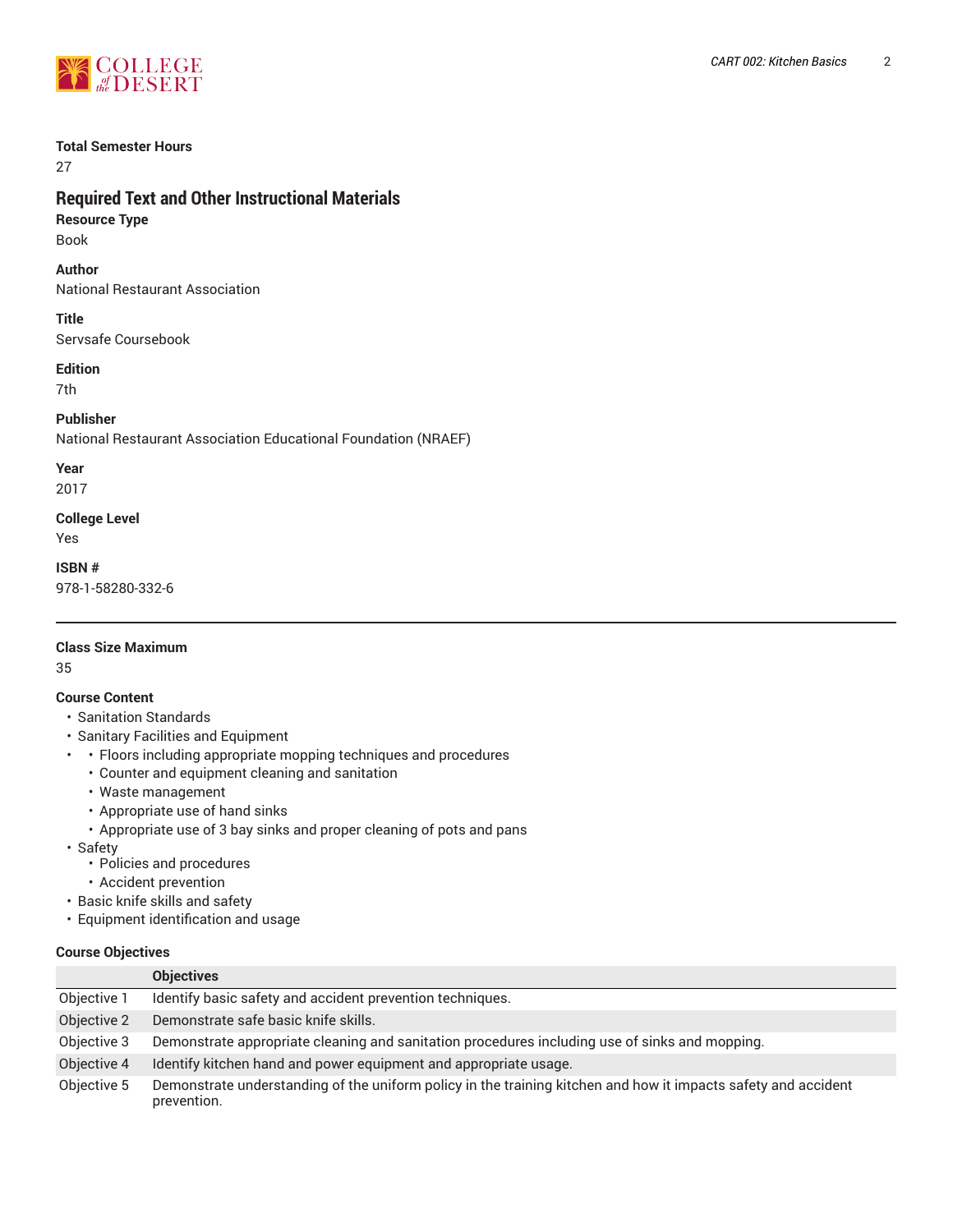

## **Student Learning Outcomes**

| Student Learning Outcomes                        |                                                                                                                                            |                                                                                                           |                           |  |
|--------------------------------------------------|--------------------------------------------------------------------------------------------------------------------------------------------|-----------------------------------------------------------------------------------------------------------|---------------------------|--|
|                                                  | Upon satisfactory completion of this course, students will be able to:                                                                     |                                                                                                           |                           |  |
| Outcome 1                                        | Identify key steps required to maintain safety and sanitation in a commercial kitchen or training facilities and why<br>each is important. |                                                                                                           |                           |  |
| <b>Methods of Instruction</b>                    |                                                                                                                                            |                                                                                                           |                           |  |
| <b>Method</b>                                    |                                                                                                                                            | Please provide a description or examples of how each instructional<br>method will be used in this course. |                           |  |
| Lecture                                          |                                                                                                                                            | Presentation of topics in context with industry-relevant examples.                                        |                           |  |
| <b>Discussion</b>                                |                                                                                                                                            | Individual and group discussion of industry-relevant safety and<br>sanitation topics.                     |                           |  |
| Demonstration, Repetition/Practice               |                                                                                                                                            | Perform cleaning and sanitation on floors, pots and pans, and kitchen<br>equipment.                       |                           |  |
| Observation                                      |                                                                                                                                            | Instructor will demonstrate appropriate techniques.                                                       |                           |  |
| <b>Methods of Evaluation</b>                     |                                                                                                                                            |                                                                                                           |                           |  |
| <b>Method</b>                                    |                                                                                                                                            | Please provide a description or examples of how<br>each evaluation method will be used in this course.    | <b>Type of Assignment</b> |  |
| Presentations/student demonstration observations |                                                                                                                                            | Students prepare demonstration of appropriate and<br>inappropriate food handling scenarios                | Out of Class Only         |  |
| Tests/Quizzes/Examinations                       |                                                                                                                                            | Timed quizzes covering material from both text and<br>classroom lectures.                                 | In and Out of Class       |  |
| Behavior assessment                              |                                                                                                                                            | Students demonstrate appropriate attention to<br>safety and sanitation procedures.                        | In Class Only             |  |
| Mid-term and final evaluations                   |                                                                                                                                            | Final examination covering all class material.                                                            | Out of Class Only         |  |
| Reading reports                                  |                                                                                                                                            | Written reports based on assigned reading.                                                                | Out of Class Only         |  |

#### **Assignments**

#### **Other In-class Assignments**

- 1. Lecture on topics in context with industry-specific examples.
- 2. Demonstration of appropriate safety and sanitation techniques.
- 3. Presentations by students on out-of-class reading on safety and sanitation topics.
- 4. Examinations of various types, such as essay and multiple choice.

#### **Other Out-of-class Assignments**

- 1. Reading in recommended supplementary literature.
- 2. Viewing of films and slide programs and submission of written summary and evaluation.
- 3. Visit local food establishments and submission of written evaluation of safety and sanitation practices observed.
- 4. Worksheets on equipment and usage.

#### **Grade Methods**

Letter Grade Only

## **MIS Course Data**

**CIP Code** 12.0500 - Cooking and Related Culinary Arts, General.

**TOP Code** 130630 - Culinary Arts

**SAM Code** D - Possibly Occupational

**Basic Skills Status** Not Basic Skills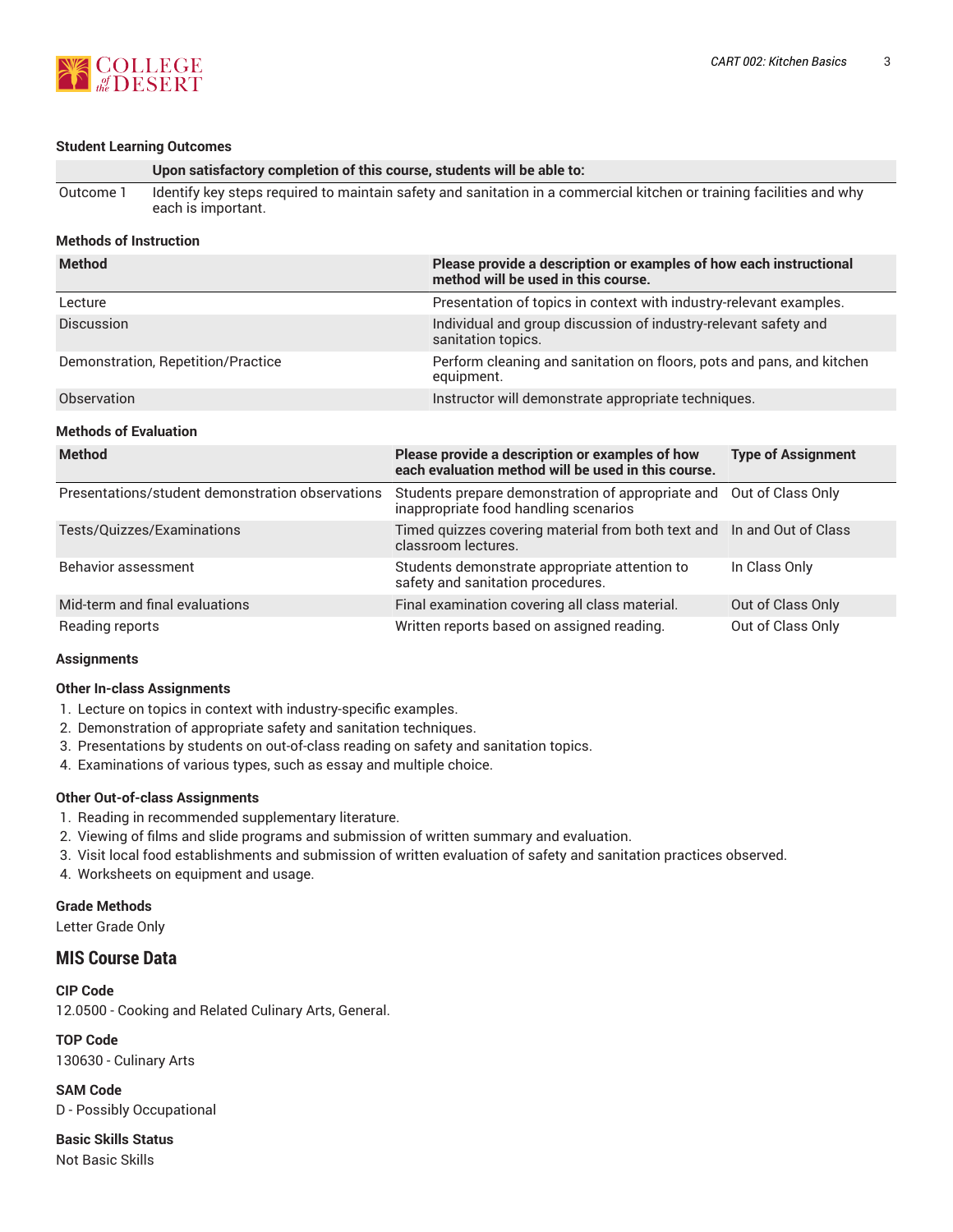

#### **Prior College Level** Not applicable

**Cooperative Work Experience** Not a Coop Course

#### **Course Classification Status** Credit Course

**Approved Special Class** Not special class

**Noncredit Category** Not Applicable, Credit Course

**Funding Agency Category** Not Applicable

**Program Status** Program Applicable

**Transfer Status** Not transferable

**Allow Audit** No

**Repeatability** No

**Materials Fee** No

**Additional Fees?** Yes

**Additional Fee Amount** None

**Additional Fees Description** None

# **Approvals**

**Curriculum Committee Approval Date** 11/21/2019

**Academic Senate Approval Date** 12/12/2019

**Board of Trustees Approval Date** 01/17/2020

**Chancellor's Office Approval Date** 1/21/2020

**Course Control Number** CCC000612087

**Programs referencing this course** Basic Culinary Arts Certificate of [Achievement \(http://catalog.collegeofthedesert.eduundefined?key=123/](http://catalog.collegeofthedesert.eduundefined?key=123/))